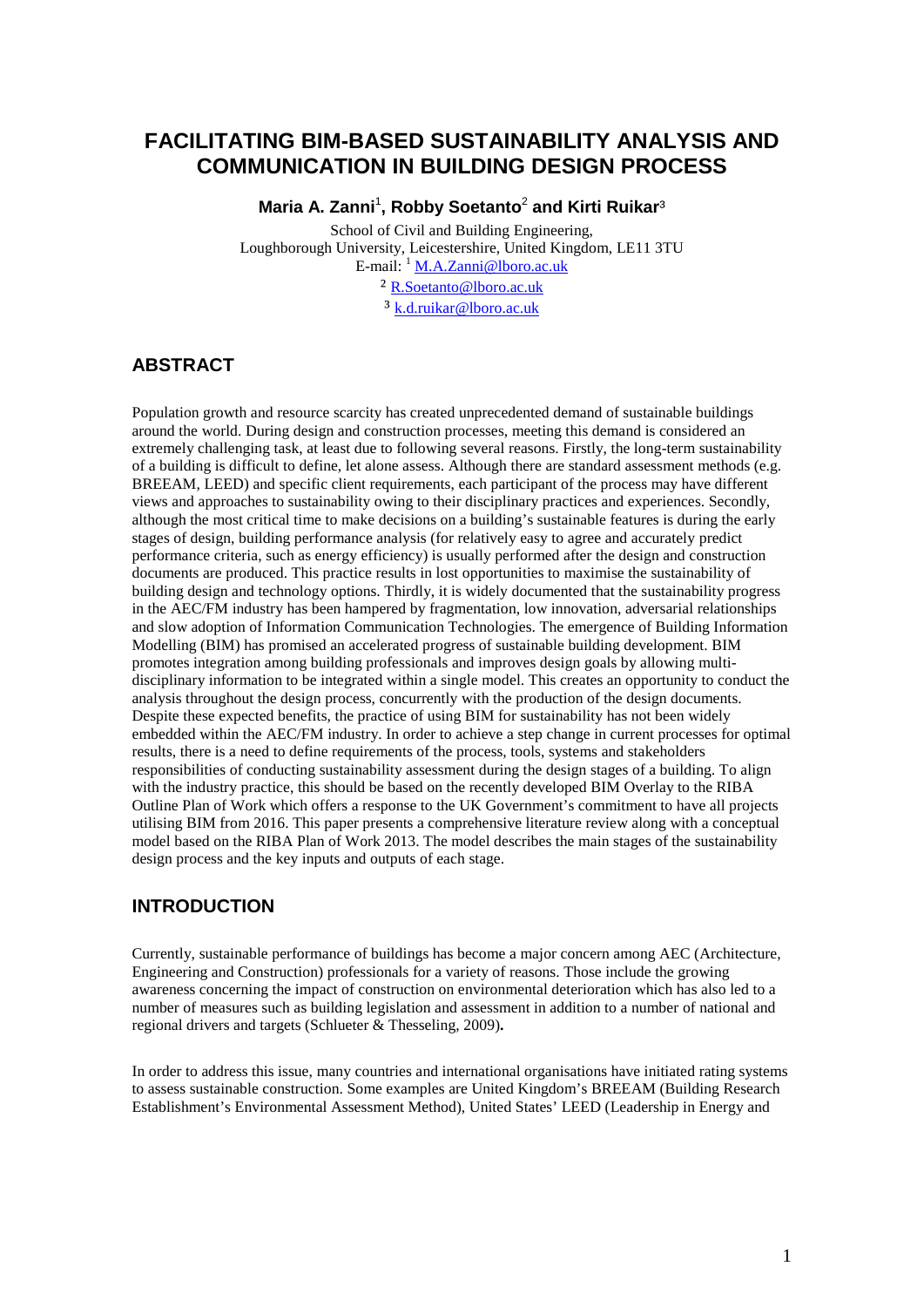Environmental Design), Australia's GREEN STAR and Japan's CASBEE (Comprehensive Assessment System for Building Environmental Efficiency). Most of these systems take into account similar sustainable criteria such as energy consumption, material use, water efficiency and indoor visual and thermal comfort (Azhar et al., 2011).

Sustainable analysis tools can aid professionals predict a building's performance from the early stages of design and significantly ameliorate both quality and cost during its life cycle. A number of studies have emphasised the importance of early informed decision making before and during the design process (Schlueter & Thesseling, 2009; Azhar et al., 2008).A number of studies have noted that building design is a multi-disciplinary process that requires contribution from a wide range of specialists, the AEC industry is hampered by fragmentation (Bouchlaghem et al., 2005) resulting in poor outturn performance and the need for extensive modifications afterwards. In order to move towards the future of collaborative design the roles need to be re-defined and changed. Building Information Modelling (BIM) is considered to be one way to address the deep rooted fragmentation problem in the AEC industry by being a computer intelligible approach to exchange building information in design between disciplines (Sacks et al., 2010).

So as to make one step forward towards sustainable development (SD) assisted by the new technological improvements (software, hardware and networks) and adapt to this technological evolution, there is the need to specify the process of sustainable performance analysis within BIM-collaboration. The challenge that this incorporation faces is the effective orchestration and co-ordination of all the available elements which are necessary to achieve optimum results.

## **NEED FOR BIM-ENABLED SUSTAINABILITY ASSESSMENT**

Although a lot of research has been done concerning BIM collaborative design and the efficient use of BIM technology, there is little known about the incorporation of sustainable performance analysis into these processes. Some recent research studies have resulted in producing conceptual frameworks to test interoperability and capabilities of common simulation tools (Azhar et al., 2008; Azhar et al., 2009; Bazjanac, 2008; Che et al. 2010); some BIM related frameworks are also based on the international assessment rating systems (Biswas & Krishnamurti, 2009; Wong & Fan, 2012; Nofera & Korkmaz, 2010; Lützkendorf & Lorenz, 2006; Sinou & Kyvelou, 2006; Ghosh et al., 2011) and others have created tools that are integrated into building information modelling (Schlueter & Thesseling, 2009; Welle et al., 2011; Feng et al., 2012; Huber et al,. 2011; Mahdavi et al., 2001).

Despite these efforts, there is still no comprehensive and structured process to assist professionals to perform sustainability analysis from the early stages of design so as to harness the talents of all building professionals' disciplines and achieve optimum results. The importance of incorporating all disciplines from the early stages of design is widely acknowledged and documented (Bouchlaghem et al., 2005) along with how crucial early decisions are in order to achieve sustainability in the resulting design outcome (Schlueter & Thesseling, 2009).

### **The role of the building simulation tools**

From the wide range of building simulation tools that are available in the market now, there are a number of reports and studies that have tested both technical aspects such as interoperability with BIM (SuperBuildings, 2011) and their capabilities in analysis (Crawley et al., 2008) while others have examined qualitative aspects like the users preferences concerning Usability and Information Management (UIM) of interface and the Integration of Intelligent design knowledge-Base (IIKB) (Azhar, 2011; Attia et al., 2009). Another important recommendation of those studies is that the users have to consider adopting a variety of tools which would support a wider range of simulations that a single tool cannot offer due to the lack of extensiveness (Crawley et al., 2008; Attia et al., 2009).

Kryegiel and Nies (2008) indicate that BIM can aid in the following aspects of sustainable design: (i) building orientation (selecting a good orientation can reduce energy costs), (ii) building massing (to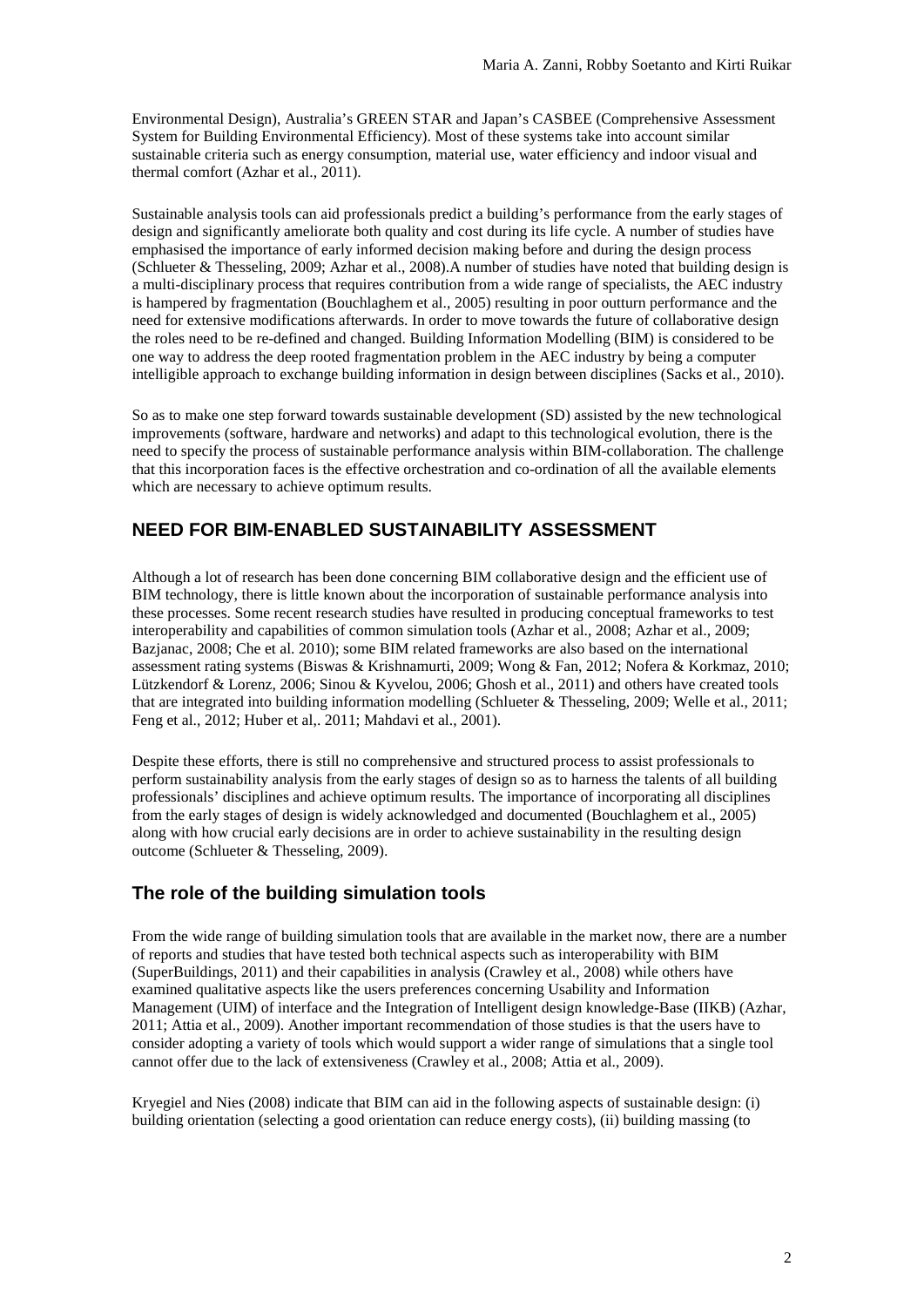analyse building form and optimise the building envelope), (iii) daylighting analysis, (iv) water harvesting (reducing water needs in a building), (v) energy modelling (reducing energy needs and analysing renewable energy options can contribute to low energy costs), (vi) sustainable materials (reducing material needs and using recycled materials), (vii) site and logistics management (to reduce waste and carbon footprints) (Krygiel & Nies, 2008).

A survey that examined the users' preferences (Attia et al., 2009) has identified the following software as preferable for the early design phases as well as for the conceptual design and development phase: Green Building Studio (GBS), Energy 10 (E10), Home Energy Efficient Design (HEED), Design Builder (DB), Ecotect Analysis (ECOTECT), QUick Energy Simulation Tool (eQUEST) and Integrated Environmental Solutions Virtual Environment (IES VE).

### **The technological enablers of collaborative design**

A major enabler to achieve integration of sustainability assessment with BIM collaboration is interoperability. Interoperability is defined as the ability to manage and communicate electronic product and project data between collaborating firms; which means that data interoperability is the ability of different software to use common data format. One major interoperability standard is the Industry Foundation Classes (IFC). A number of schemes have also been developed for extracting the environmental data in a neutral format; the gbXML, ecoXML, IFCXML, greenbuildingXML, ecoXML are other interoperability standards that can enhance data integration.

BIM has been also recognised for achieving the development and implementation of Computer Integrated Environments (CIE) in construction (Aouad et al., 1998). For the communication of that information among different disciplines from the early design phase, the use of OCPs (Online Collaboration Platforms) is essential. OCPs enable both the synchronous and asynchronous collaboration that is needed in BIM collaborative processes (Anumba et al., 2002). The processing power of computers, server capacity, networks and internet connection are additional aspects that need to be considered to achieve integration. The existing technological maturity creates the need to rethink and redesign the traditional collaborative processes so as to enhance the centrality of information and exploit all the potential benefits of mobilisation and cloud computing (Wilkinson, 2005). The use of this new technology will help transform the current perception of the industry by enabling the mapping of the collaborative processes and leading to the future Integrative Project Delivery (IPD) approach.

#### **The human aspect of collaboration technology**

It is documented that despite the obvious benefits of collaborative BIM-based sustainability analysis, its use is still not widely adopted; the e-readiness of construction companies to adopt new technologies is a major concern among researchers (Ruikar et al., 2006). Especially in the case of high performance buildings, the need to increase collaboration and coordination between structural, envelope, mechanical, electrical and architectural systems increases. This interaction requires attributes such as the early involvement of participants, team experience, levels and methods of communication and compatibility within project teams (Nofera & Korkmaz, 2010). Several authors have acknowledged the significance of managing decision-making process when diverse experts have conflicting proposals (Plume & Mitchell, 2007).

Communication problems can be addressed by providing an audit trail (how it is done) where except for the explicit knowledge (who did what when) also accounts for the tacit knowledge (why was it done) (Cerovsek, 2011). A recent research revealed that the current capabilities of BIM are very limited concerning the "how" and absent concerning the "why" leading to inefficiency to solve the emerging problems that occurred during the design process (Dossick & Neff, 2011).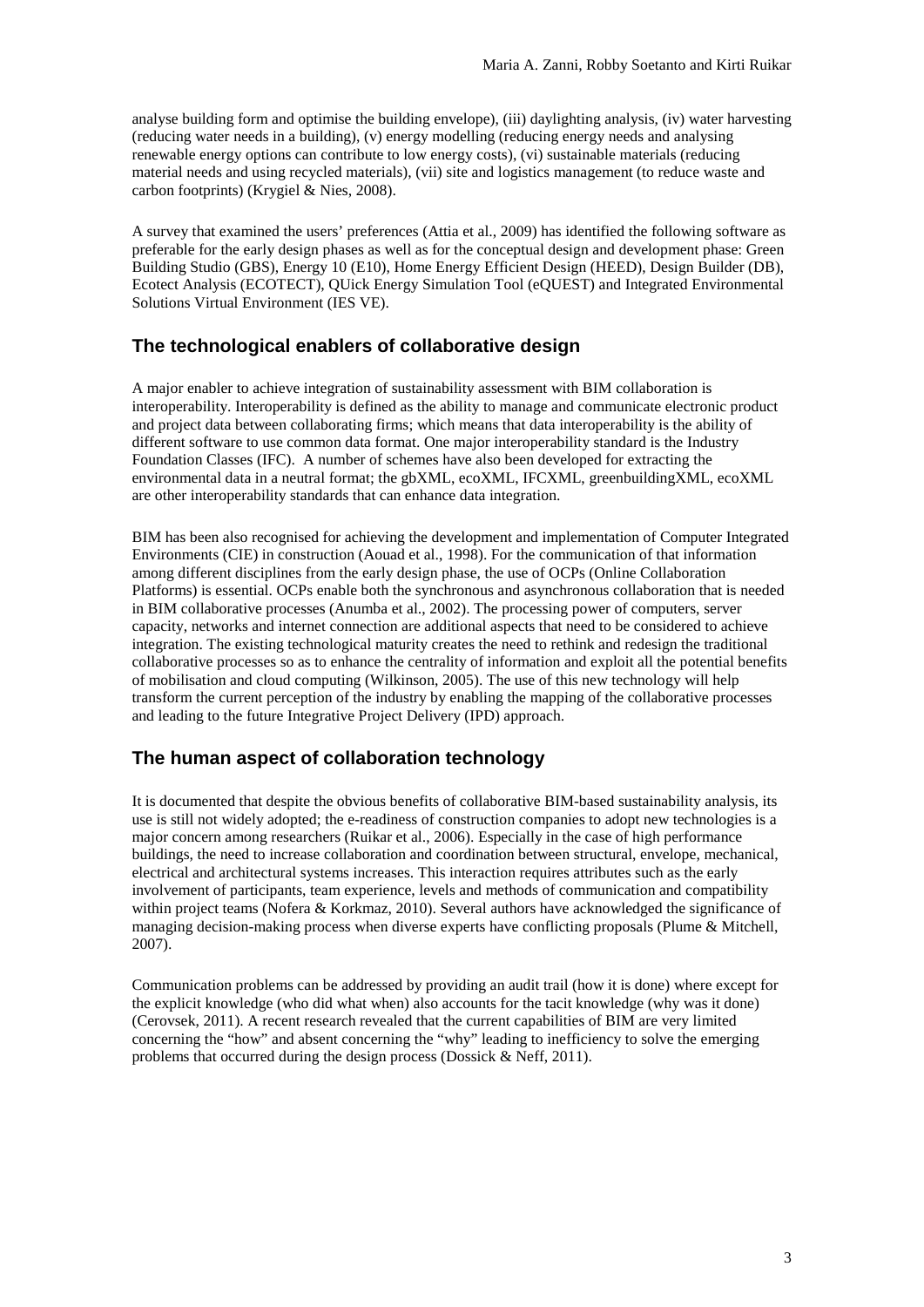The most important issue remains; people need to learn how to share more so that they can move from "creative isolation" to meaningful collaboration assisted by the new technology. This can only be achieved by changing the existing individual working patterns (Wilkinson, 2005).

#### **Defining the collaborative design process**

In the light of the new RIBA Plan of Work 2013, an IDEF0 (Integration DEFinition language 0) model has been created to map the BIM-based sustainable design process (Draft Federal Information Processing Standards Publication 183 1993 December 21). The model is using the ICOM (Input, Control, Output, and Mechanism) code presented in Figure 1. Each side of the function box has a standard meaning in terms of box/arrow relationships. The side of the box with which an arrow interfaces reflects an arrows role. Arrows entering the left side of the box are inputs. Inputs are transformed or consumed by the function to produce outputs. Arrows entering the box on the top are controls. Controls specify the conditions required for the function to produce correct outputs. Arrows leaving a box on the right side are outputs. Outputs are the data or objects produced by the function. Arrows connected to the bottom side of the box present mechanisms. Upward pointing arrows identify some of the means that support the execution of the function. Other means may be inherited from the parent box. Mechanism arrows that point downward are call arrows. Call arrows enable the sharing of detail between models (linking them together) or between portions of the same model.



Figure 1: Positions of Arrows and Their Roles

The Parent Diagramme (A-0) presented in Figure 2 is the top-level context diagramme that describes the main Inputs, Outputs, Controls and Mechanisms that facilitate BIM-enabled Sustainable Design. The child diagramme (A0) is always in the scope of the top-level diagramme. The single function that is represented on the Parent Diagramme (A-0) is decomposed into its major sub-functions in the Child Diagramme (A0). The numbered arrows of A-0 diagramme correspond to the boundary arrows of its Child Diagramme (A0) as they are indicated in Figure 3.The letters I, C, O or M identify the arrow as an Input, Control, Output or Mechanism on the Parent box (0). These boundary arrows of the top-level diagramme can be found at any stage at the decomposition diagramme. For example, The Planning Application (O2 arrow) is one of the main outcomes of the Design Process shown in Figure 2; in Figure 3 it is shown as an output of phase 3, Developed Design, before the end of the whole process. Furthermore, the outcome of one stage can be either input or control for the next stage of the process. As you can see in Figure 3, the Final Project Brief that is an outcome of the Concept Design Development stage (A2 level) is a control for the preparation of the Developed Design (A3 level); that is because it is not altered but the process while it guides it to happen.

In order to understand the interrelationships between the people, process and tools the boxes in Figure 3, each box of the Child Diagramme (levels A1, A2, A3, A3, A4 and A5) needs further decomposition to lower-level diagrammes. Although this generic process outlines the main stages of the process, still it does not offer a comprehensive way on the inter-related practical elements and their relationships between them. For that to happen there is the also need for clearer definition of the elements described;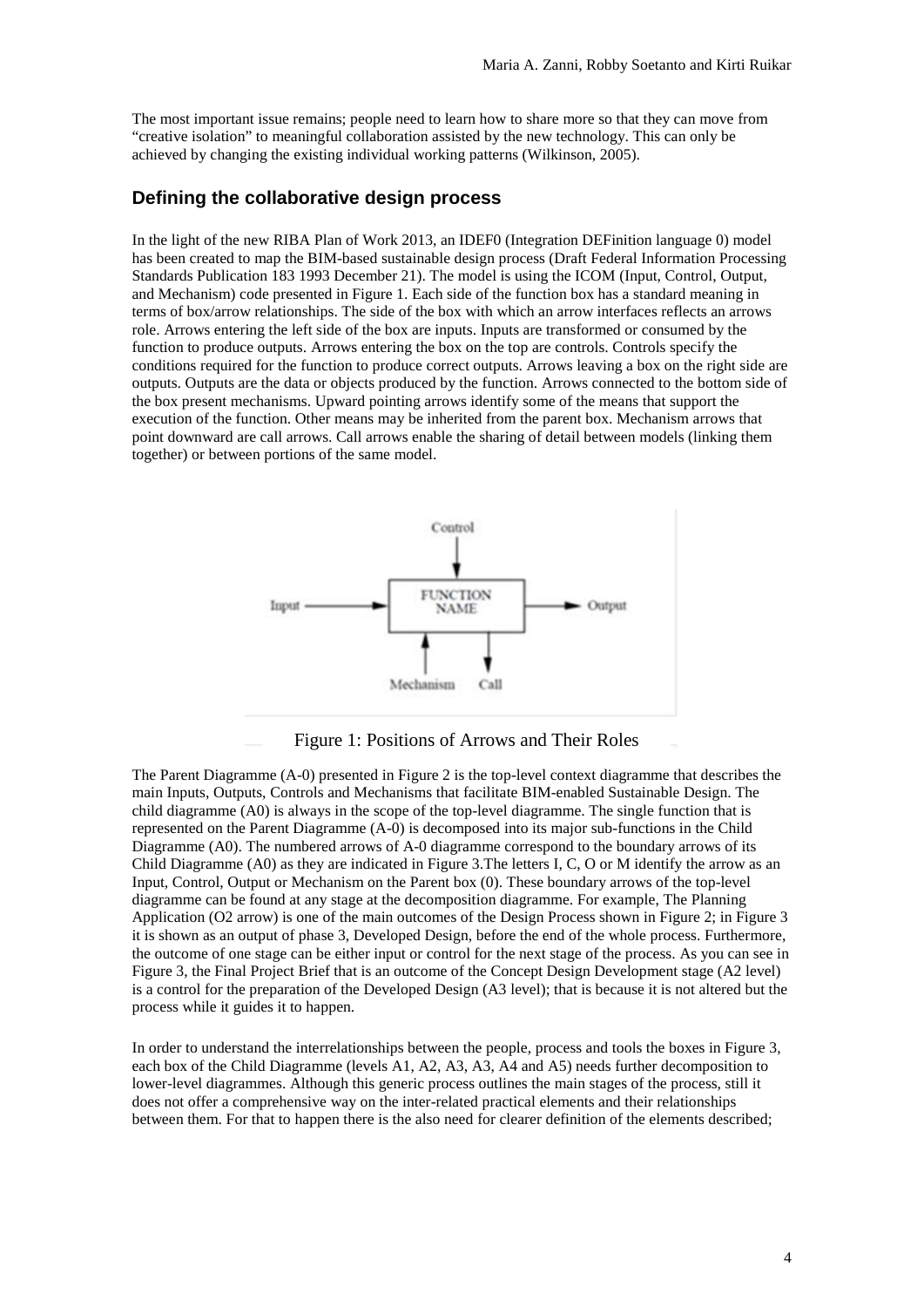Sustainability Aspirations (I3 arrow) for example have to acquire a more specific meaning regarding its context (BREEAM assessment, Code for Sustainable Homes, or other specific client requirements). Additionally, the term "Project Team" becomes much more meaningful when tasks for each individual are specified; as an example, the thermal analysis is usually performed by the M&E engineer at the design development phase. Moreover, the level of detail of the information needed as well as the selection of software, the way of communication between stakeholders and the interaction with the client and users need further definition and clarification. For that reason this model needs to be further analysed to its subprocesses in order to fully comprehend how the existing workflows can be optimised with the use of the available technology and the selection of the most suitable tools and people for the project.

Another issue is that the method can be simplistic in an attempt to describe a more dynamic process of events. Many of those tasks between stages 3, 4 and 5 (Developed, Technical and Specialist Design) happen concurrently and not in a linear way. Despite that fact, there are some specific steps that should be followed like the mandatory Information Exchanges at the end of each stage (Government Gateway) and for that reason the need for a more structured process is revealed. Those steps and workflows can be defined and thus automated; this can be used as a guide for practitioners through the design process.

Finally, a level of flexibility is essential in the process in order to be incorporated; it is acknowledged that the successful incorporation of the above elements into practice depends 80% on tackling with people and process issues and only 20% on resolving technology aspects (Wilkinson, 2005). Workflow management is essential in that way to streamline the process, to support key project processes and help individuals manage their own responsibilities and deliverables required of them. The IDEF0 diagramme will become more meaningful when the business process, the documents, information and tasks, are passed from one participant to another for action according to a set of procedural rules.



Figure 2: Parent Diagramme (top-level)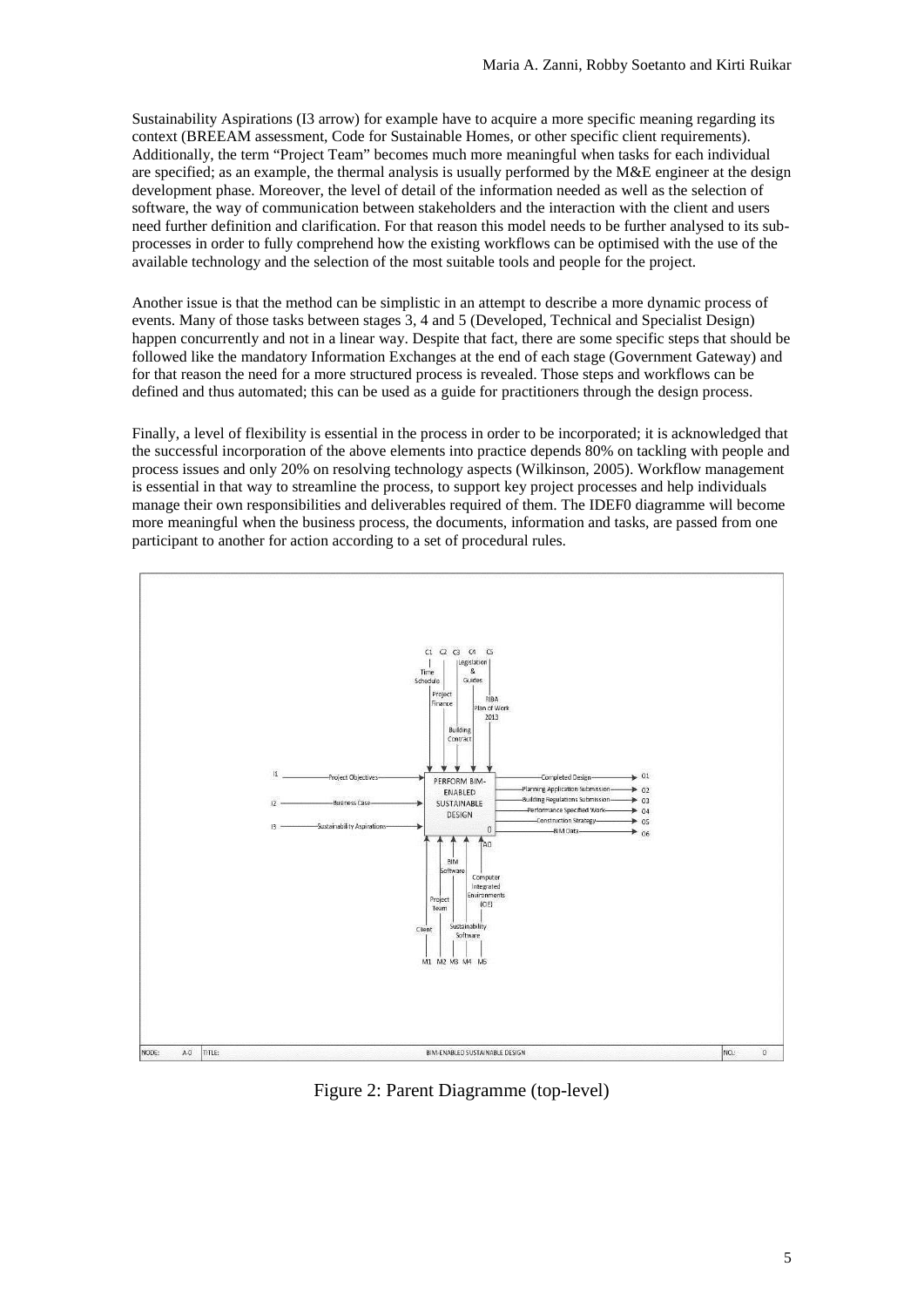

Figure 3: Child Diagramme (decomposition)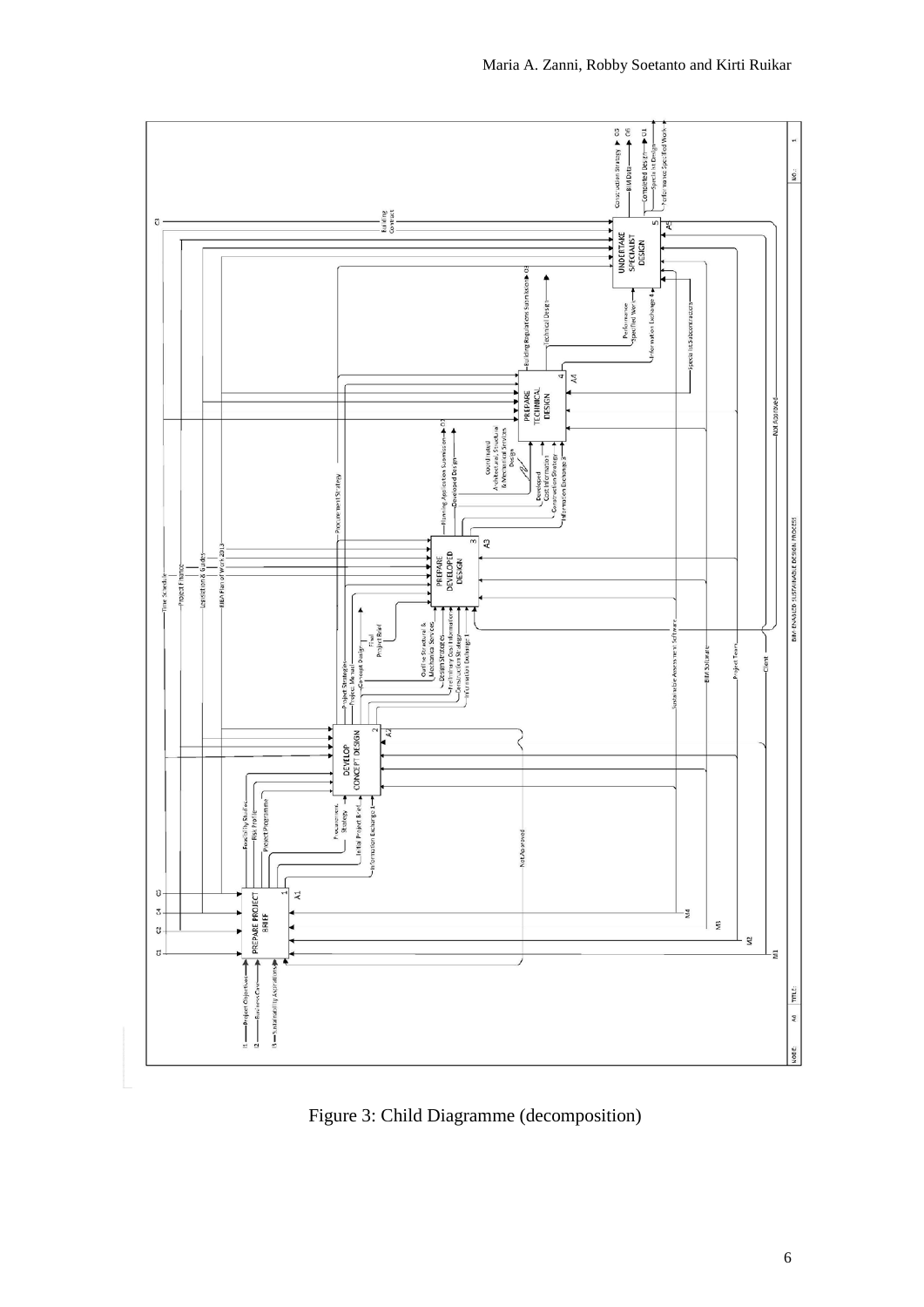### **CONCLUSION**

This paper presented the drivers, technologies, tools, processes, project participants and other factors of BIM-based sustainable assessment into collaborative design. In order to achieve the effective integration of the above elements for leaner design, the sub-processes need to be clarified. Defining the above processes will accelerate and streamline the design process as well as encourage the adoption of this new collaborative philosophy widely into the construction industry. By following the same principle to specify the workflows and interactions between stakeholders and tools, practitioners will make informed choices. The outlined process presented will be the ground for the development of an automated software tool that supports re-engineering of the existing processes and assists decision making for sustainable design.

### **REFERENCES**

- Anumba, C., Ugwu, O., Newnham, L. & Thorpe, A. 2002, "Collaborative design of structures using intelligent agents", *Automation in Construction,* vol. 11, no. 1, pp. 89-103.
- Aouad, G., Hinks, J., Cooper, R., Sheat, D., Kagioglou, M. & Sexton, M. 1998, "Map for a generic design and construction process protocol.", *Journal of Construction Procurement,* .
- Attia, S., Beltrán, L., De Herde, A. & Hensen, J. 2009, "Architect friendly: a comparison of ten different building performance simulation tools", *Proceedings of IBPSA '09 Buildings Simulation Conference*, pp. 204.
- Azhar, S. 2011, "Building Information Modeling (BIM): Trends, Benefits, Risks, and Challenges for the AEC Industry", *Leadership and Management in Engineering,* vol. 11, pp. 241.
- Azhar, S., Brown, J. & Farooqui, R. 2009, "BIM-based sustainability analysis: An evaluation of building performance analysis software", *Proceedings of the 45th ASC Annual Conference*, pp. 1.
- Azhar, S., Hein, M. & Sketo, B. 2008, "Building information modeling (BIM): Benefits, risks and challenges", *Proceedings of the 44th ASC Annual Conference*, pp. 2.
- Azhar, S., Nadeem, A., Mok, J.Y. & Leung, B.H. 2008, "Building information modeling (BIM): A new paradigm for visual interactive modeling and simulation for construction projects", *Proc., First International Conference on Construction in Developing Countries*, pp. 435.
- Azhar, S., Carlton, W.A., Olsen, D. & Ahmad, I. 2011, "Building information modeling for sustainable design and LEED ® rating analysis", *Automation in Construction,* vol. 20, no. 2, pp. 217-224.
- Bazjanac, V. 2008, "IFC BIM-based methodology for semi-automated building energy performance simulation", *Proc.of CIB-W78,* .
- Biswas, T. & Krishnamurti, R. 2009, "Framework for Supporting Sustainable Design", *School of Architecture,* , pp. 46.
- Bouchlaghem, D., Shang, H., Anumba, C.J., Cen, M., Miles, J. & Taylor, M. 2005, "ICT-enabled collaborative working environment for concurrent conceptual design", *Architectural Engineering and Design Management,* vol. 1, no. 4, pp. 261-280.
- Cerovsek, T. 2011, "A review and outlook for a 'Building Information Model'(BIM): A multi-standpoint framework for technological development", *Advanced engineering informatics,* vol. 25, no. 2, pp. 224-244.
- Charalambous, G., Demian, P., Yeomans, S., Thorpe, T., Peters, C. & Doughty, N. "BIM and Online Collaboration Platforms–An investigation into emerging requirements", .
- Che, L., Gao, Z., Chen, D. & Nguyen, T.H. 2010, "Using building information modeling for measuring the efficiency of building energy performance", *Paper 83), Proceedings of the International Conference on Computing in Civil and Building Engineering (ICCCBE), Nottingham*, pp. 165.
- Crawley, D.B., Hand, J.W., Kummert, M. & Griffith, B.T. 2008, "Contrasting the capabilities of building energy performance simulation programs", *Building and Environment,* vol. 43, no. 4, pp. 661-673.
- Dossick, C.S. & Neff, G. 2011, "Messy talk and clean technology: communication, problem-solving and collaboration using Building Information Modelling", *The Engineering Project Organization Journal,* vol. 1, no. 2, pp. 83-93.
- Draft Federal Information Processing Standards Publication 183 1993 December 21, *INTEGRATION DEFINITION FOR FUNCTION MODELING (IDEF0)*.
- Feng, C., Mustaklem, O. & Chen, Y. 2012, "The BIM-based information integration sphere for construction projects", *Proceedings of the 28th ISARC Conference, Seoul, Korea*, pp. 156.